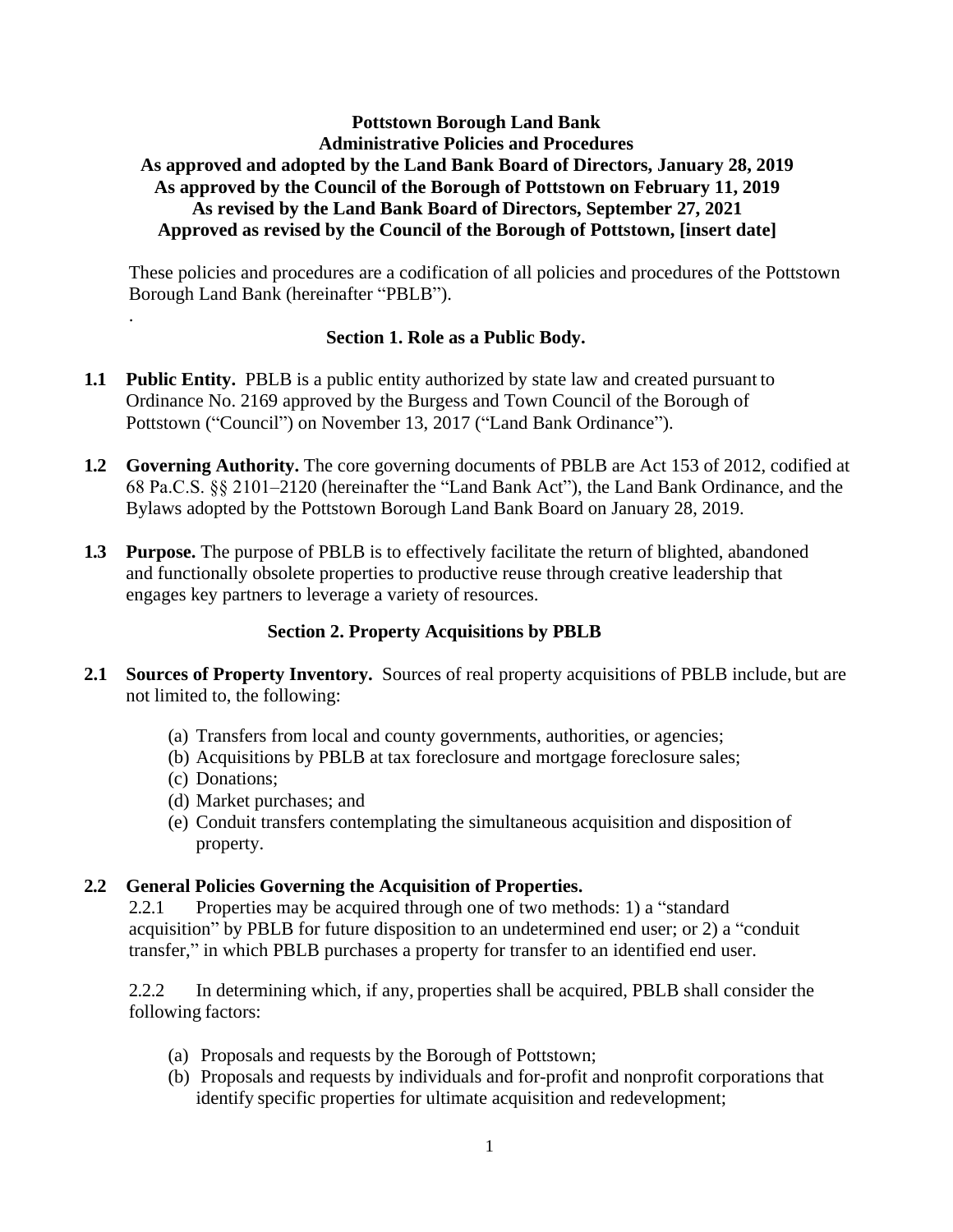- (c) Proposals and requests by governmental entities that identify specific propertiesfor ultimate use and redevelopment;
- (d) Acquisition will create or preserve home ownership opportunities;
- (e) Improved properties that are appropriate for demolition of the improvements;
- (f) Vacant properties that could be placed into a Side Lot Disposition Program;
- (g) Properties that form a part of a land assemblage development plan;
- (h) Properties that will generate operating resources for the functions of the PBLB;
- (i) Properties that support implementation of strategic neighborhood stabilization and revitalization plans

2.2.3 In the case of an offer to donate a property to PBLB, staff should consider all the above factors as well as those described in paragraph 2.3 below. PBLB will not determine the value of the donated property for the purpose of tax benefits but will provide a letter describing the property donated.

#### **2.3 Process for Acquiring Properties.**

2.3.1 The PBLB may use any process for acquiring properties as authorized by law and within its discretion.

2.3.2 The acquisition of any property by the PBLB must be approved by the Land Bank Board of Directors.

2.3.3 A transaction agreement must be executed by the PBLB and the grantor of the property except in those cases when the PBLB acquires the property at a mortgage or tax foreclosure sale.

2.3.4 In the case of conduit transfers, such a transaction agreement will generally be in the form of an Acquisition and Disposition Agreement prepared in accordance with these policies and procedures.

2.3.5 PBLB staff is authorized to create transaction agreements in the form and content as deemed by PBLB to be in the best interest of the PBLB and shall include to the extent feasible specification of all documents and instruments contemplated by the transaction as well as the rights, duties, and obligations of the parties.

2.3.6 For each proposed acquisition, PBLB staff shall prepare a written report for the Board with a recommendation to purchase that includes, at a minimum and where applicable, the following information and determinations:

- (a) If the purchase is consistent with paragraph 2.2 above.
- (b) If clear title can be conveyed by the transferor to the PBLB (see 2.4 below).
- (c) If there are any potential environmental or structural issues that should be investigated and resolved prior to the purchase by PBLB (see paragraph 2.5 below).
- (d) If the property is not to be donated or available for nominal consideration, a fair value of the property consistent with these policies and procedures.

2.3.7 As noted above, a transaction agreement between the grantor and the PBLB is not required when the PBLB acquires a property at a tax foreclosure sale, including a judicial sale.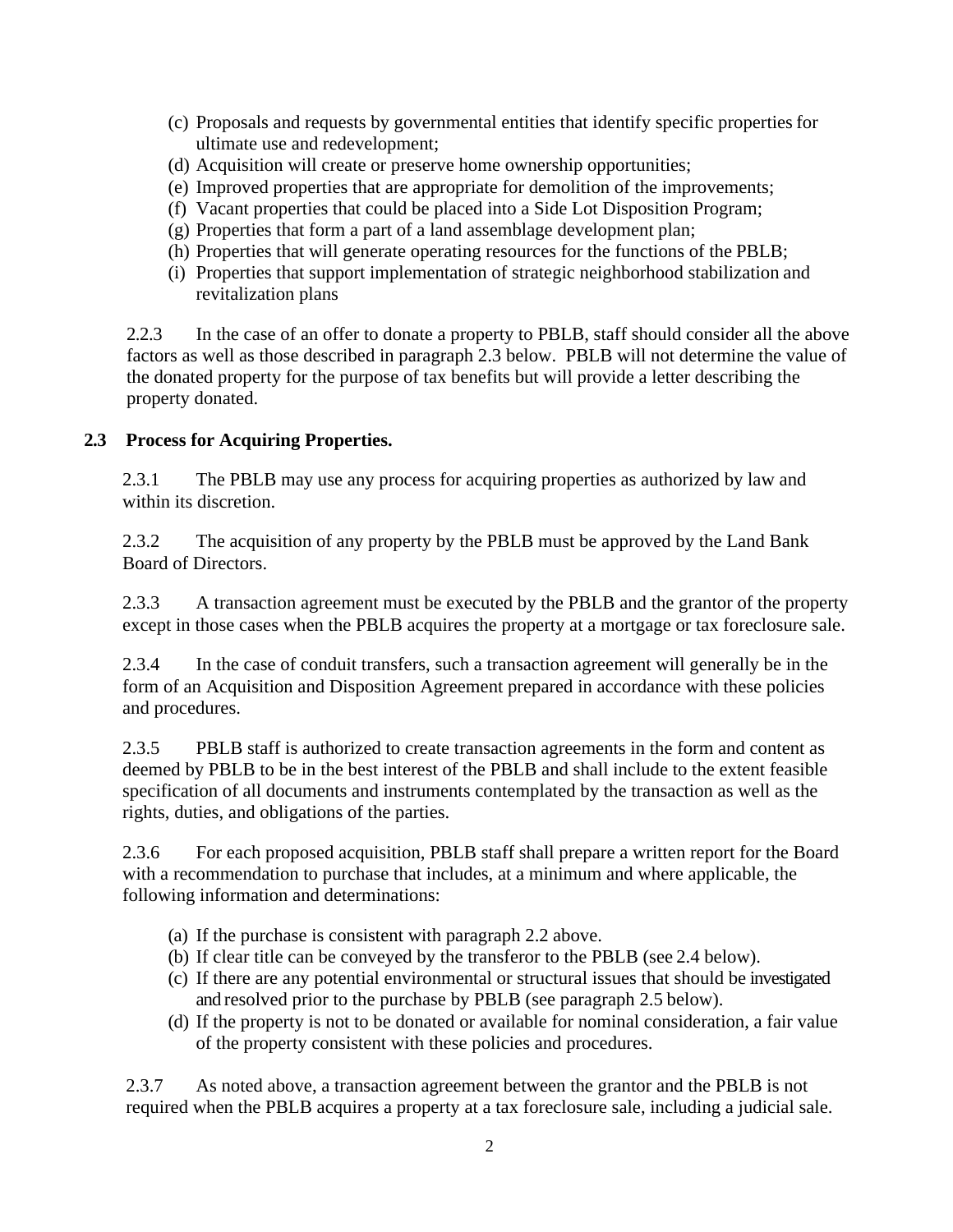However, if the PBLB is acquiring a property at a tax foreclosure sale as part of a conduit transfer, the PBLB and the identified end user shall enter into an Acquisition and Disposition Agreement whereby the identified end user agrees to purchase the property if the Land Bank acquires title to the property at the tax sale. The Land Bank Act grants land banks the power to acquire tax delinquent properties at judicial sales through a negotiated agreement with the plaintiff (typically the County Tax Claim Bureau, the Borough of Pottstown, and/or the Pottstown School District) and without competitive bidding.

2.3.8 PBLB's acquisition of property at a tax foreclosure sale shall be in accordance with any approvals given by the PBLB Board, the Land Bank Act, the Land Bank Ordinance, these policies and procedures, and any agreements negotiated with the Tax Claim Bureau of Montgomery County, the Borough of Pottstown, or the Pottstown School District.

- **2.4 Title Insurance.** In acquisitions of property by PBLB through transaction agreements, the PBLB generally requires a certificate of title based upon a full title examination and, in the case of Land Banking Agreements, a policy of title insurance insuring PBLB subject to such outstanding title exceptions as are acceptable to PBLB in its sole discretion. In those circumstances when the title is not insurable, PBLB may elect to acquire the property with the intention of initiating a quiet title action.
- **2.5 Environmental Concerns.** PBLB reserves full and complete discretion to require in all transaction agreements that satisfactory evidence be provided to PBLB that the property is not subject to environmental contamination as defined by federal or state law. At a minimum, seller shall complete a disclosure noting any known potential environmental issues.

# **Section 3. Priorities for Property Repurposing**

- **3.1 Disposition Priorities.** In transferring properties to organizations or individuals, the PBLB shall be guided by the disposition priorities established under the Land Bank Ordinance:
	- (a) Owner-occupied market rate housing units;
	- (b) Retail, commercial and industrial activities, including mixed-use development;
	- (c) Housing options for every income level;
	- (d) Vacant residential parcels conveyed to neighboring property owners for side and rear yards;
	- (e) Urban agriculture and community open space; and
	- (f) Public purpose.
- **3.2 Community Improvement Purposes.** In transferring properties to organizations or individuals the PBLB shall keep in mind community improvement purposes consistent with:
	- (a) Neighborhood revitalization plans;
	- (b) Return of the property to productive tax-paying status;
	- (c) Land assemblage for economic development;
	- (d) Long term "banking" of properties for future strategic uses.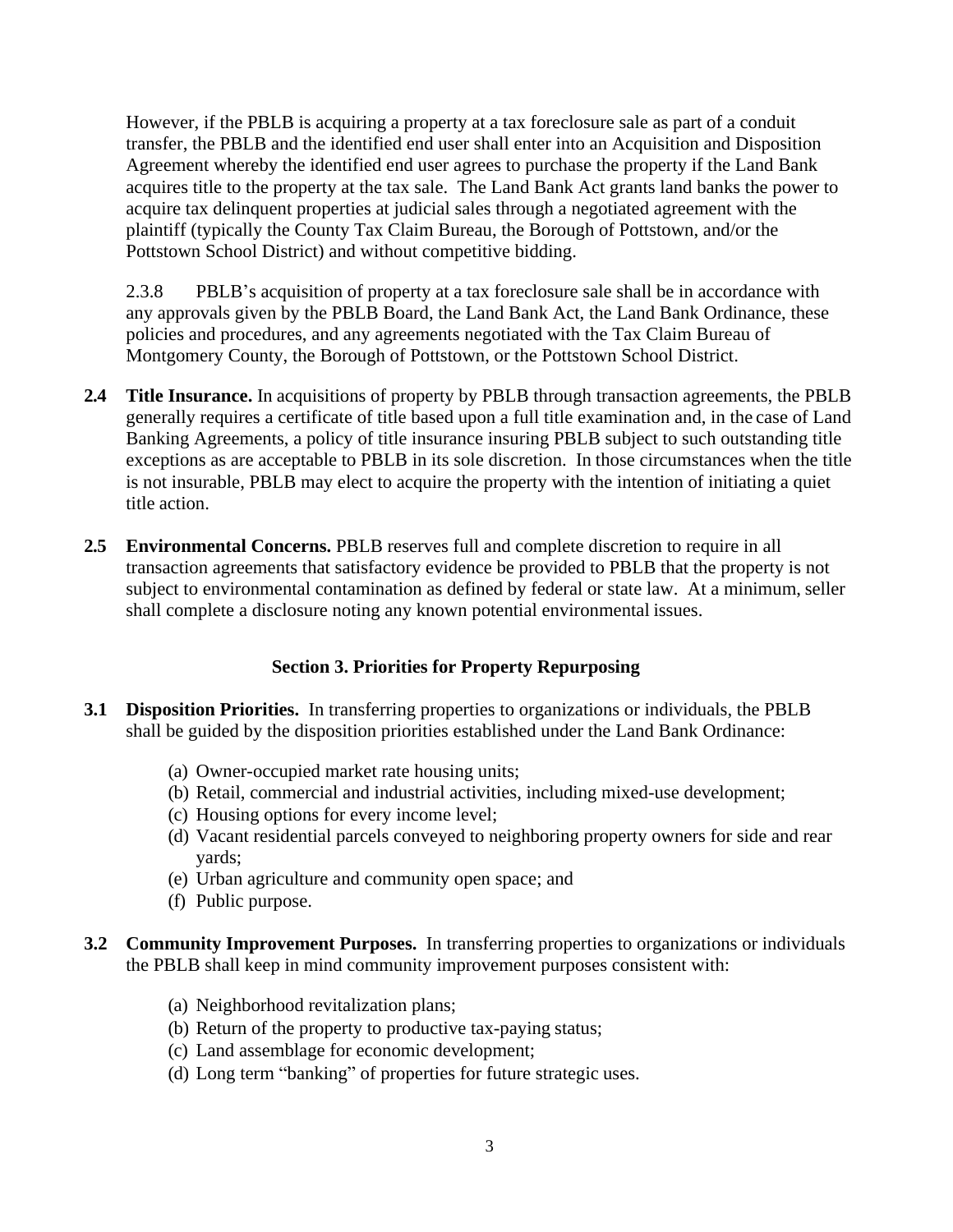- **3.3 Neighborhood and Community Development Considerations.** As indicated above, the PBLB reserves the right to consider the impact of a property transfer on short- and long-term neighborhood and community development plans. In doing so, the PBLB may prioritize the following in any order in which it deems appropriate:
	- (a) Improving the quality of neighborhoods and attracting new residents and businesses;
	- (b) Increasing the tax base of Pottstown Borough and creating opportunities for economic development and employment;
	- (c) Preservation of existing stable and viable neighborhoods;
	- (d) Neighborhoods in which a proposed disposition will assist in halting a slowly occurring decline or deterioration;
	- (e) Neighborhoods which have recently experienced or are continuing to experience a rapid decline or deterioration; and
	- (f) Geographic areas where market conditions are weak for the purposes of residential or commercial development.

#### **Section 4. Conveyance of Properties**

#### **4.1 Definitions.**

"*Property Costs*" shall be defined as the aggregate costs and expenses of the PBLB attributable to the specific property in question, including costs of acquisition, maintenance, repair, demolition, marketing of the property and indirect costs of the operations of the PBLB allocable to the property.

"*Transfer Closing Costs*" shall be defined as all costs incurred by the PBLB in the sale of the property to the transferee including but not limited to transfer taxes, legal fees, filing fees, notary fees, title fees, etc.

"*Transaction Fee*" shall be defined as a fee paid by the transferee of the property at closing in the amount of 2% of the selling price but not less than \$750.

**4.2 Consideration**. The consideration to be provided by the transferee to the PBLB may take the form of cash, deferred financing, performance of contractual obligations, imposition of restrictive covenants, or other obligations and responsibilities of the transferee, or any combination thereof, at the discretion of the PBLB.

# **4.3 Transfers to Governmental Entities**

(a) To the extent that transfers of property to governmental entities are designed to be held by such governmental entities in perpetuity for governmental purposes, the aggregate consideration for the transfer may, at the discretion of the PBLB, consist of the "Property Costs" and "Transfer Closing Costs" to be paid in cash as well as a deed restriction upon the use of the property.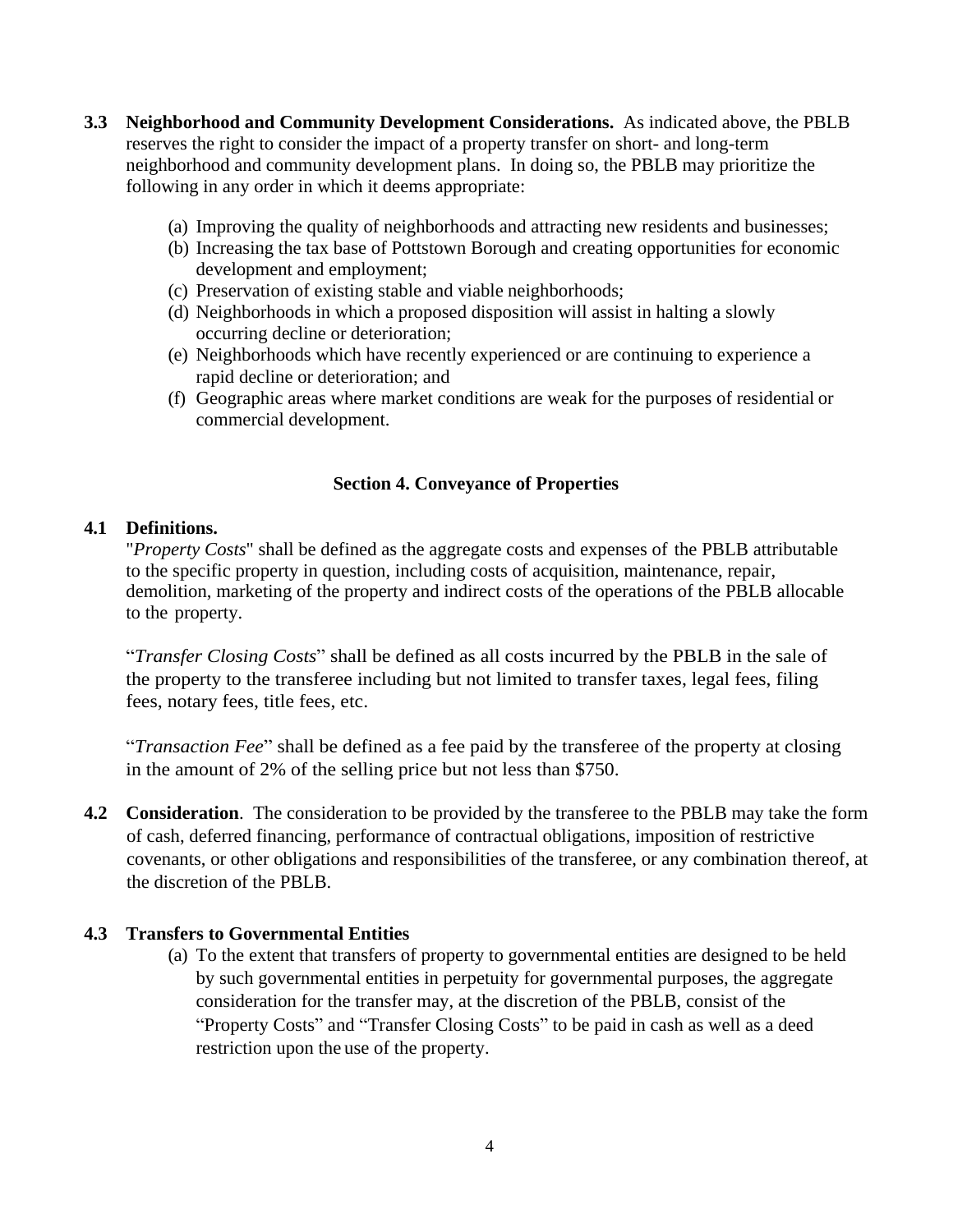- (b) To the extent that transfers of property to governmental entities and authorities are anticipated as conduit transfers by such governmental entities to third parties, the aggregate consideration for the transfer may, at the discretion of PBLB, consist of not less than "Property Costs", "Transfer Closing Costs" and "Transaction Fee" to be paid in cash. Depending on the nature of the end use of the property by the third party, the PBLB reserves the right to sell the property for fair market value plus all fees and costs referenced above.
- **4.4 Transfers to Individuals and Non-Governmental Entities.** In the case of transfers of property to individuals or non-governmental entities, other than side yard transfers described in Section 6, the aggregate consideration for the transfer may, at the discretion of the PBLB, consist of not less than the "Property Costs", "Transfer Closing Costs" and "Transaction Fee" and not more than the fair market value as determined by the PBLB plus all costs and fees. Non-monetary consideration, such as in-kind services, that fulfill the mission and goals of the PBLB may be considered.
- **4.5 Basic Transferee Qualifications.** All applicants seeking to purchase property from the PBLB will be required to submit an application on a form provided by the PBLB. Applicants shall provide as part of the application such information as may be requested by PBLB, including but not limited to (a) the legal status of the applicant, its organizational and financial structure, (b) its prior experience in developing and managing real property, and (c) affidavit stating that properties owned by applicant or in which applicant has an ownership interest located in the Borough of Pottstown or the County of Montgomery are not delinquent on taxes, and do not have any outstanding citations for unremediated violations of any applicable state and local codes and ordinances.
- **4.6 Reserved Discretion.** PBLB reserves full and complete discretion to decline applications from individuals and entities that meet any of the following criteria:
	- (a) failure to perform in prior transactions with the PBLB;
	- (b) ownership of properties that became delinquent in tax payments and remain delinquent in tax payments during their ownership;
	- (c) parties that have been debarred from transactions with local, state or federal government;
	- (d) parties not able to demonstrate sufficient experience and capacity to perform in accordance with the requirements of the PBLB;
	- (e) parties that owned property foreclosed on for tax delinquency;
	- (f) properties that have been used by the purchaser or a family member of the purchaser as his or her personal residence at any time during the twelve (12) months immediately preceding the submission of application (except in rental cases).

# **4.7 Process for Conveying Properties.**

4.7.1 The PBLB may use any process for conveying properties as authorized by law and within its discretion.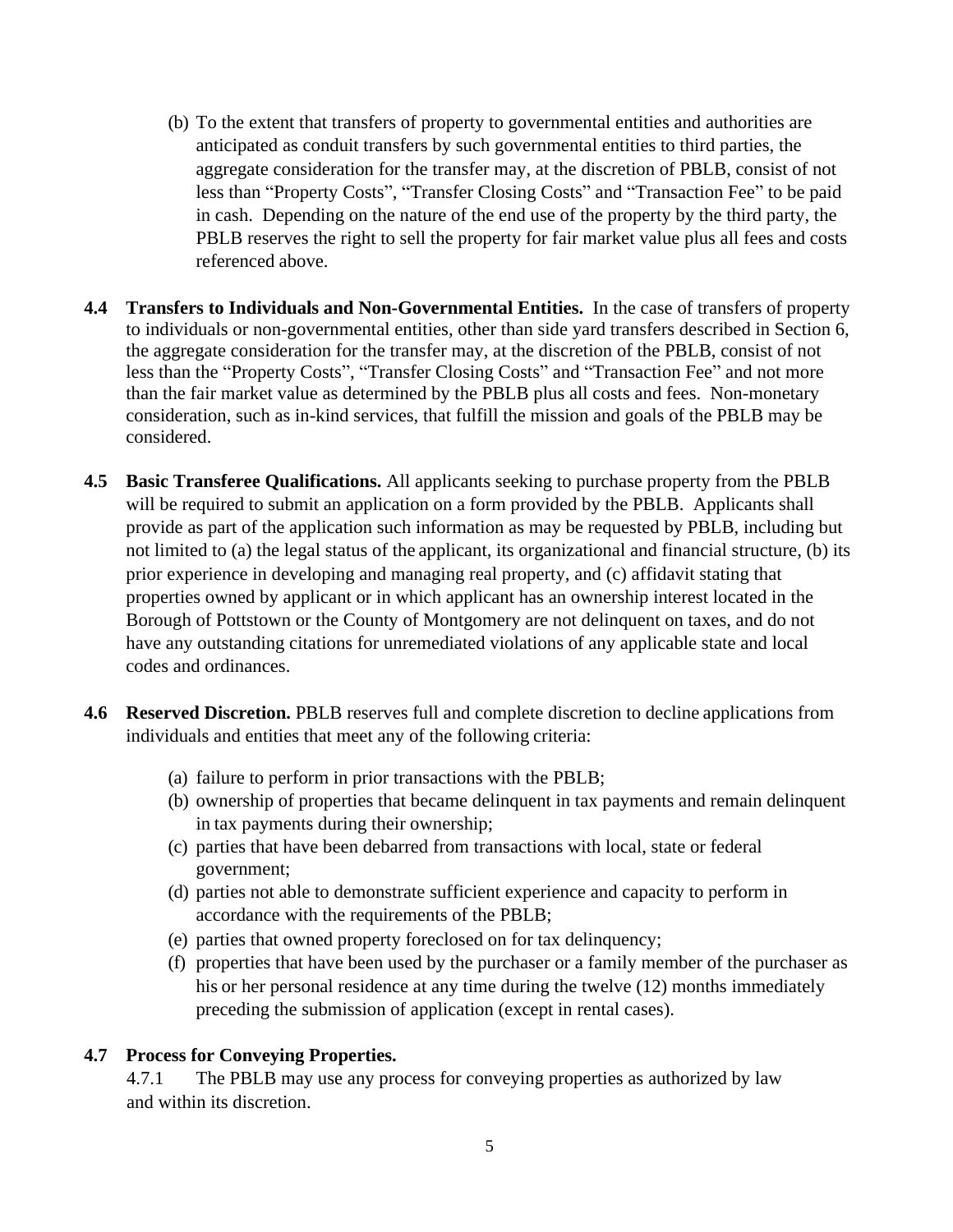4.7.2 All conveyances of property shall be approved by the PBLB Board.

4.7.3 The process for conveying a property from the PBLB to an individual or entity shall include a completed application from the proposed transferee.

4.7.4 For each proposed conveyance, PBLB staff shall prepare a written report for the Board with a recommendation to convey the property to the proposed transferee that includes, at a minimum and where applicable, the following information and determinations:

- (a) The applicant meets the basic transferee qualifications set forth in paragraph 4.5 above;
- (b) If the applicant meets any of the criteria set forth in paragraph 4.6 above;
- (c) The proposed conveyance meets the priorities for property disposition set forth in Section 3 above;
- (d) The applicant has the capacity to undertake and complete the property development as proposed;
- (e) The applicant has the financial resources to undertake and complete the property development as proposed.

4.7.5 A Disposition Agreement shall be prepared by the PBLB staff that includes terms and conditions for the reuse of the property as well as a description of how the terms and conditions will be monitored in the future.

- **4.8 Covenants, Conditions and Restrictions.** All conveyances by the PBLB to third parties shall include such covenants, conditions and restrictions as the PBLB deems necessary and appropriate in its sole discretion to ensure the use, rehabilitation and redevelopment of the property in a manner consistent with the public purposes of the PBLB. Such requirements may take the form of a deed creating a defeasible fee or reversion, recorded restrictive covenants, subordinate financing being held by the PBLB, contractual development agreements, or any combination thereof. PBLB will also include language in the Disposition Agreement that the transferee is precluded from appealing the post development assessed value as determined by the County Assessment office for a period of five years following the transfer of the property.
- **4.9 Deed without Warranty.** All conveyances from PBLB to third parties shall be by Quitclaim Deed.

#### **Section 5. Owner-Occupant Policy.**

**5.1 Requirements and Conditions.** Most of the properties the PBLB will acquire will be vacant. However, in the event that it acquires a property that is the primary place of residence for an owner-occupant through the tax or mortgage foreclosure sale process or other means, it shall make best efforts not to displace the owner-occupant and establish payment plans for any delinquent liens that have been acquired by the PBLB. To this end, if feasible, PBLB may offer to lease the premises to the prior owner-occupant at fair market value for a period not less the six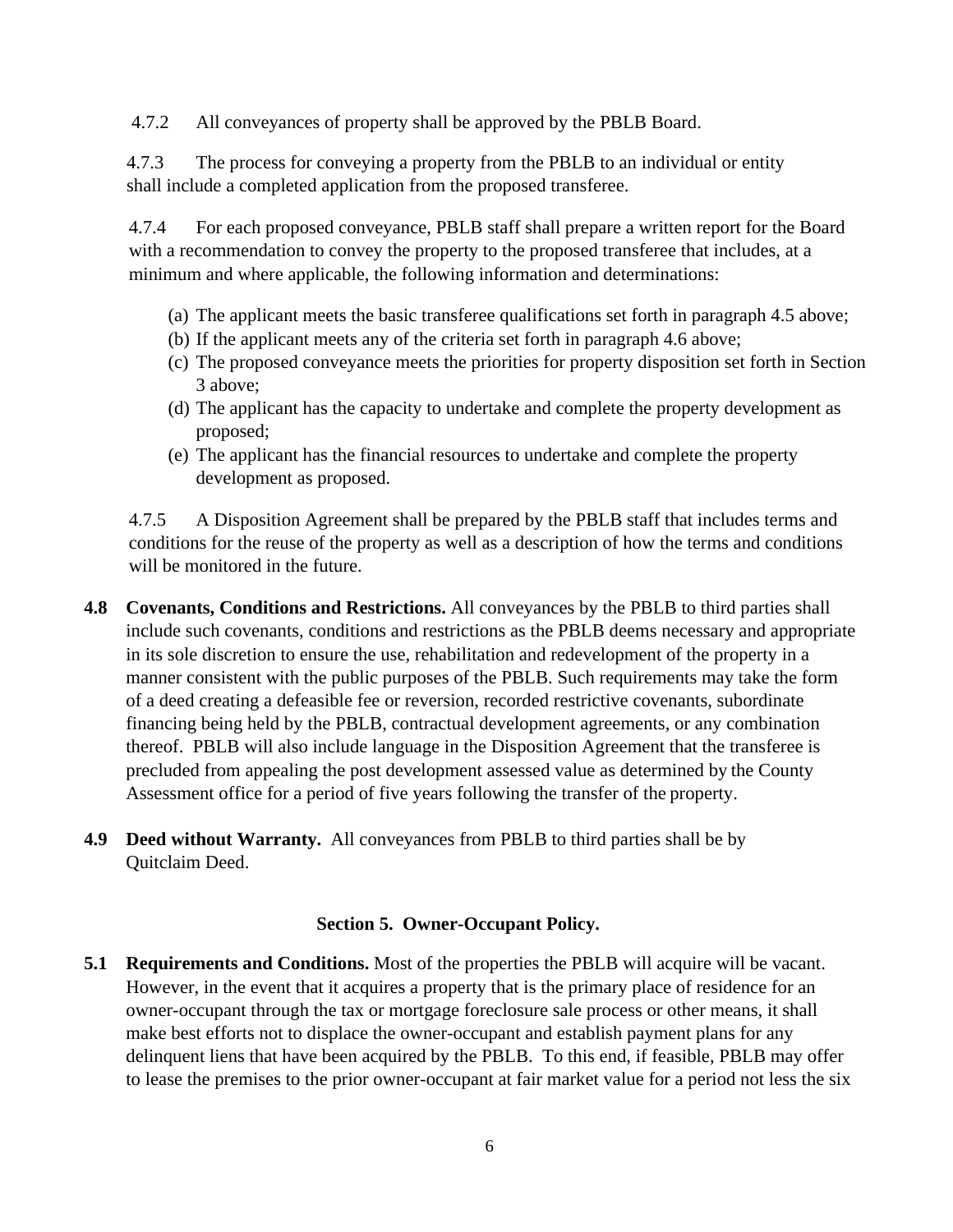months. The residence shall remain the primary residence of the household during the lease period.

### **Section 6. Side Lot Disposition Program.**

- **6.1 Side Lot/Structure Transfers.** Improved (those with an existing structure that is feasible to rehabilitate) or unimproved parcels may be acquired by PBLB and transferred to individuals or entities owning contiguous property in accordance with the policies described below. The transfer of any given improved or unimproved parcel in the Side Lot Disposition Program is subject to override by higher priorities as established by the PBLB.
- **6.2 Qualified Properties.** Parcels of property eligible for inclusion in the Side Lot Disposition Program shall meet the following minimum criteria:
	- (a) The parcel shall be a vacant improved or unimproved real property;
	- (b) The parcel shall be physically contiguous with not less than a 75% common boundary line at the side;
	- (c) Intended use for the improved or unimproved parcel must be disclosed by the transferee and such use shall be consistent with local codes including but not limited to zoning codes.

### **6.3 Side Lot Transferees.**

- (a) All transferees must own the contiguous property, and priority is given to owneroccupied transferees.
- (b) The transferee must not own any real property in Montgomery County that is subject to any outstanding citation(s) for unremediated violation(s) of state and local codes and ordinances.
- (c) The transferee must not own any real property in Montgomery County that is tax delinquent.
- (d) The transferee must not have been the prior owner of any real property in Montgomery County that was acquired by a local government through execution of a judgment relating to municipal liens.
- (e) The eligibility requirements set forth in this Section 6 are guidelines and may be waived or modified as determined by the Land Bank to accommodate unique circumstances. This may include non-occupant owners and non-adjacent applicants.

# **6.4 Pricing.**

(a) Parcels of property that are not capable of independent development, i.e., the parcel is not buildable under local zoning laws, may be transferred for a price to be determined by the PBLB consistent with value of the property, if any, as determined by PBLB plus "Transfer Costs" and "Transaction Fees". The PBLB reserves the right, at its discretion, to waive "Transaction Fees" for these side lot transfers.